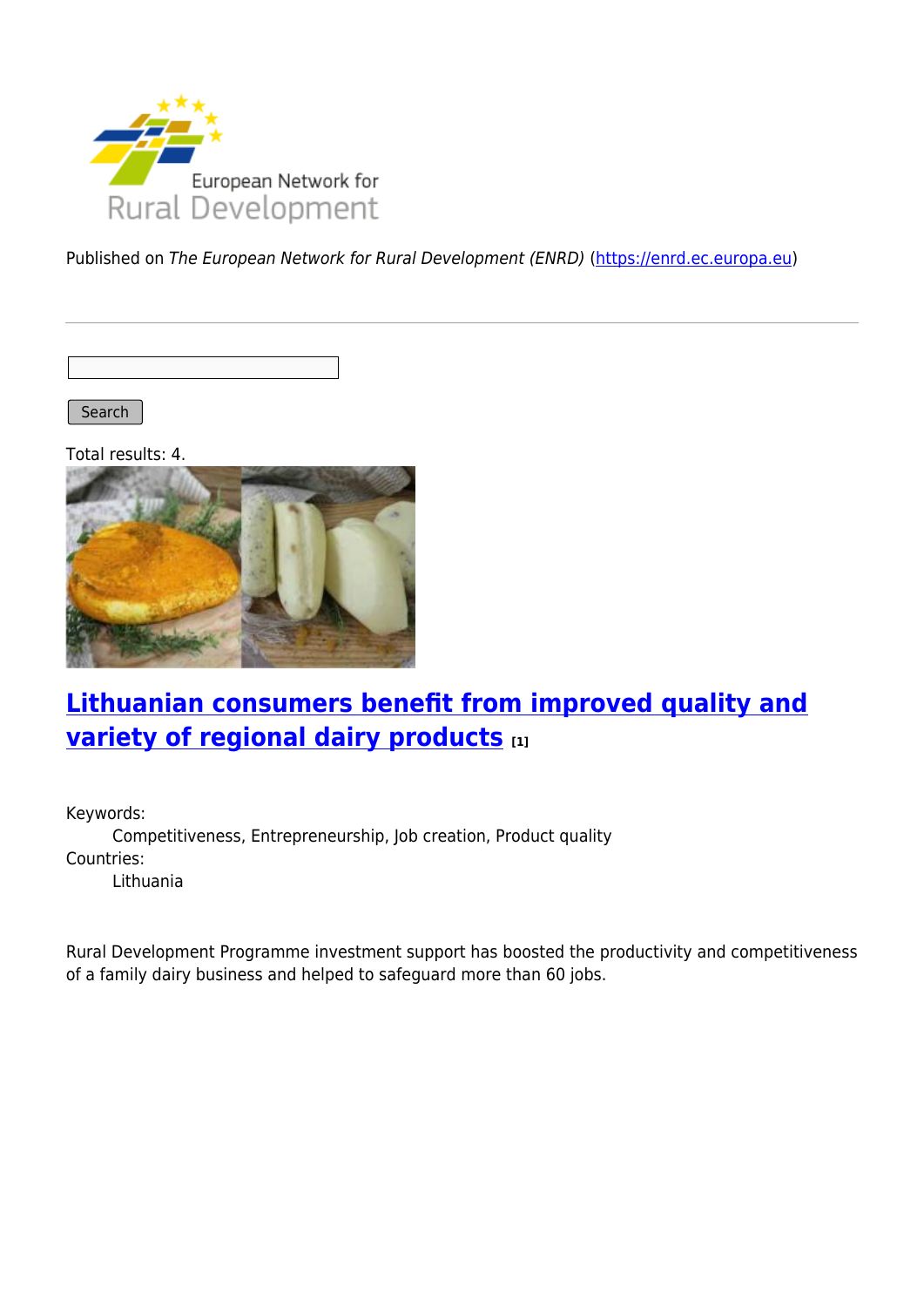

# **[Fire prevention at the forest of Brandenburg](https://enrd.ec.europa.eu/projects-practice/fire-prevention-forest-brandenburg_en) [2]**

Keywords:

Environmental sustainability, Forestry, Risk management Countries:

Germany

Rural Development Programme (RDP) support was used for helping to prevent forest fires in a former military testing area in Brandenburg, Germany, that is heavily contaminated with explosive material.



# **[Animal welfare by the Ollikkala pig farm](https://enrd.ec.europa.eu/projects-practice/animal-welfare-ollikkala-pig-farm_en) [3]**

Keywords:

Animal husbandry, Animal welfare, Competitiveness, Diversification, Entrepreneurship Countries:

Finland

A pig farm used Rural Development Programme (RDP) funding to improve the animals' living conditions and the branding of their products.